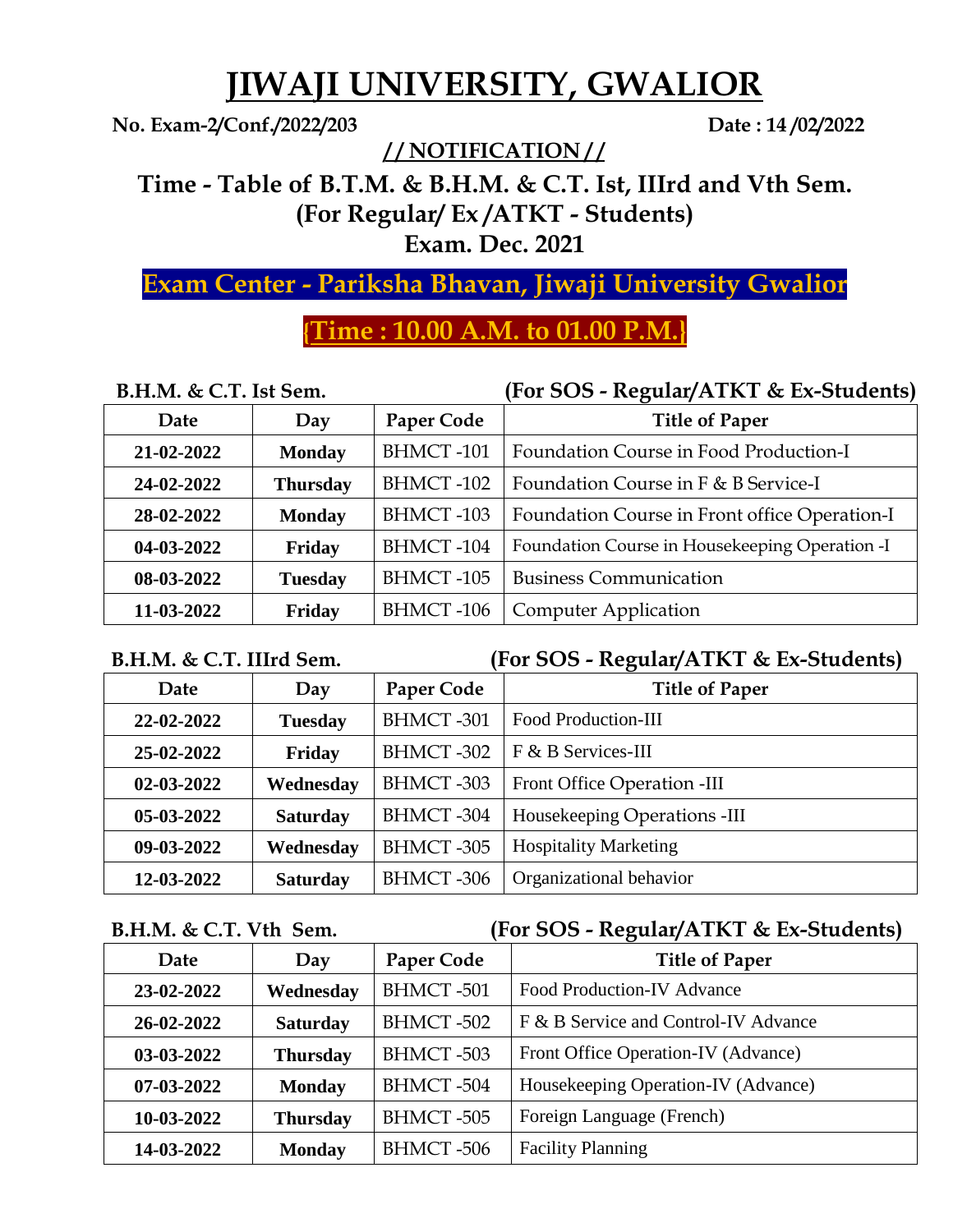#### **B.T.M. Ist Sem. (For SOS - Regular/ATKT & Ex-Students)**

| Date       | Day             | Paper Code     | <b>Title of Paper</b>          |
|------------|-----------------|----------------|--------------------------------|
| 21-02-2022 | <b>Monday</b>   | <b>BTM-101</b> | Tourism Concepts & Impact      |
| 24-02-2022 | <b>Thursday</b> | <b>BTM-102</b> | Travel Agency & Tour Operation |
| 28-02-2022 | <b>Monday</b>   | <b>BTM-103</b> | <b>Management Concepts</b>     |
| 04-03-2022 | <b>Friday</b>   | <b>BTM-104</b> | Tourism Products of India      |
| 08-03-2022 | <b>Tuesday</b>  | <b>BTM-105</b> | <b>Business Communication</b>  |
| 11-03-2022 | <b>Friday</b>   | <b>BTM-106</b> | <b>Basic Accounting</b>        |

#### **B.T.M. IIIrd Sem. (For SOS & College - Regular/ATKT & Ex-Students)**

| <b>Date</b>      | Day             | Paper Code     | <b>Title of Paper</b>                   |
|------------------|-----------------|----------------|-----------------------------------------|
| 22-02-2022       | <b>Tuesday</b>  | <b>BTM-301</b> | <b>Tourism Marketing</b>                |
| 25-02-2022       | Friday          | BTM -302       | Legal Environment of Tourism Business   |
| $02 - 03 - 2022$ | Wednesday       | BTM -303       | Mathematics & Statistics for Management |
| $05-03-2022$     | <b>Saturday</b> | BTM -304       | Guides and Escorts                      |
| 09-03-2022       | Wednesday       | <b>BTM-305</b> | <b>Entrepreneurship Development</b>     |
| 12-03-2022       | <b>Saturday</b> | <b>BTM-306</b> | Foreign Language (French)               |

#### **B.T.M. Vth Sem. (For SOS & College - Regular/ATKT & Ex-Students)**

| Date       | Day             | Paper Code     | ັ<br><b>Title of Paper</b>                                        |
|------------|-----------------|----------------|-------------------------------------------------------------------|
| 23-02-2022 | Wednesday       | <b>BTM-501</b> | Air Transport Management                                          |
| 26-02-2022 | <b>Saturday</b> | <b>BTM-502</b> | International Tourism Management &<br><b>Frontier Formalities</b> |
| 03-03-2022 | <b>Thursday</b> | <b>BTM-503</b> | Computer Application in Tourism Industry-II                       |
| 07-03-2022 | <b>Monday</b>   | <b>BTM-504</b> | <b>Indian Society and Culture</b>                                 |
| 10-03-2022 | <b>Thursday</b> | <b>BTM-505</b> | <b>Environment and Tourism</b>                                    |
| 14-03-2022 | <b>Monday</b>   | <b>BTM-506</b> | Madhya Pradesh Tourism                                            |

 **CONROLLER EXAM.**

### $\overline{a}$ शेष निर्देशः $-$

(1) ए.टी.के.टी. परीक्षार्थियों का पाठ्यक्रम नियमित परीक्षार्थियों के पाठ्यक्रम से हटकर यदि है और उसका परीक्षा कार्यक्रम इस अधिसूचना में जारी नहीं हुआ है तो ऐसे परीक्षार्थियों को अपना आवेदन–पत्र महाविद्यालय के प्राचार्य द्वारा अंग्रेषित करने के उपरांत पाठ्यक्रम सहित गोपनीय विभाग में जमा करना होगा। समीक्षा उपरांत ऐसे ijh{kkfFkZ;ksa dk ijh{kk dk;ZØe i`Fkd ls ckn esa ?kksf"kr fd;k tkosxkA